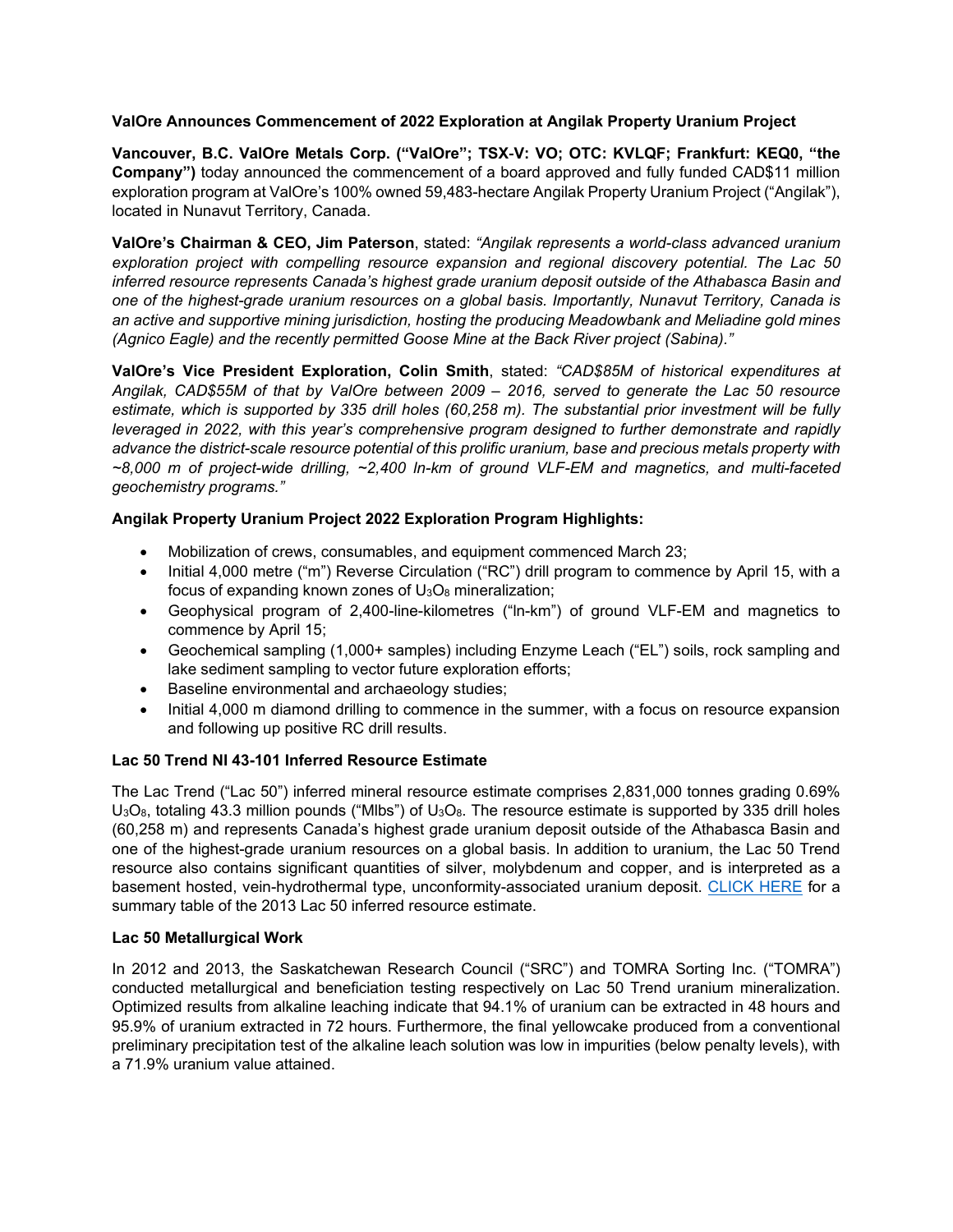Ore characterization testing carried out by TOMRA on a suite of high grade, medium grade, low grade and waste specimens demonstrated excellent sensor based sortability, with 96.7% cumulative uranium recovery in a mass recovery of 49.2% (i.e. 50.8% of the rock mass is rejected with a 3.3% loss of uranium). The testing reflects the high-grade uranium characteristics at Lac 50 where most of the uranium mineralization occurs as disseminations and veins of massive pitchblende within the carbonate and hematite alteration zone comprising the Lac 50 Trend inferred resource.

### **District-Scale, High-Grade, Near-Surface Potential**

Angilak represents a world-class advanced uranium exploration project with considerable upside potential in a largely underexplored district. Exploration tenements are strategically staked around the margin of the Proterozoic Angikuni sedimentary sub-basin, enabling ValOre geologists to target the high-grade uraniferous structures from surface. In the case of Lac 50, mineralization has been traced by drilling from surface to a vertical depth of approximately 380 m and along a strike length of over 6 km, with mineralization occurring as southwest plunging shoots within the plane of a tuff unit.

Comprehensive exploration programs continue to demonstrate the district-scale potential of Angilak, as evidenced by the drilling discovery at the Dipole Trend, situated 30 km west-southwest of Lac 50, and on the opposing side of the Angikuni sub-basin.  $U_3O_8$ , mineralization was intercepted in all nine 2015 core holes, and included highlight hole 15-DP-009 which returned 2.34%  $U_3O_8$ , 1.13% Mo and 44 g/t Ag over 1.3 m from 28.3 m to 29.6 m, within a wider 3.5 m interval that assayed 0.88% U<sub>3</sub>O<sub>8</sub>, 0.46% Mo and 17.6 g/t Ag, and 6.7 m of 0.21%  $U_3O_8$  from 46.4 m to 53.1 m. Dipole will be the first target tested in the spring 2022 RC drill program.

A total of 300 historical drill holes are situated outside the Lac 50 Trend: of these holes, 230 holes (77%) returned anomalous radioactivity, with counts per second ("CPS") values above 200, and 171 holes (57%) returned CPS values above 1000.

Evidence of high-grade, near-surface uranium mineralization is further demonstrated across the property by the presence of extensive historical rock samples, including 50 samples  $>1\%$  U<sub>3</sub>O<sub>8</sub>, 18 samples  $>5\%$  $U_3O_8$ , and 8 samples > 20%  $U_3O_8$  (Figure 1).

## **Ground VLF-EM**

Uranium mineralization at Angilak is structurally controlled (vein-hydrothermal type), and thus the identification of these prospective uraniferous corridors is a critical component of the exploration methodology. Ground VLF-EM has proven to be the most effective geophysical technique to delineate prospective structures property-wide, as evidenced by the  $\sim$ 230 km<sup>2</sup> (2,320 ln-kms) of historical coverage. The Lac 50 Trend (and most targets) are spatially associated to moderate to strong VLF-EM conductors, which are interpreted to be mapping graphite-chlorite-sulphide (and uranium) bearing structures.

An extensive ground VLF-EM and magnetics program is planned due to commence by mid-April. The proposed survey comprises approximately 2,400 ln-kms, with a dominant focus on the sparsely covered western half of the property which hosts several priority exploration targets, and over 40 km of highly prospective geological strike along trend from Lac 50 (Figure 1).

#### **Geochemistry**

Surficial geochemistry serves to identify the prospective sections of mineralized structures and supports more targeted follow-up initiative such as trenching and drilling. The historical database includes: 4,180 EL soils, 763 conventional soils, 583 rock samples, and 1,152 lake sediment samples.

ValOre will be expanding Angilak's surficial geochemical coverage in 2022, with additional property wide EL soils, rocks and lake sampling, to commence in July once the snow and ice have melted. Program totals are dependent on results of both the RC and ground geophysics programs.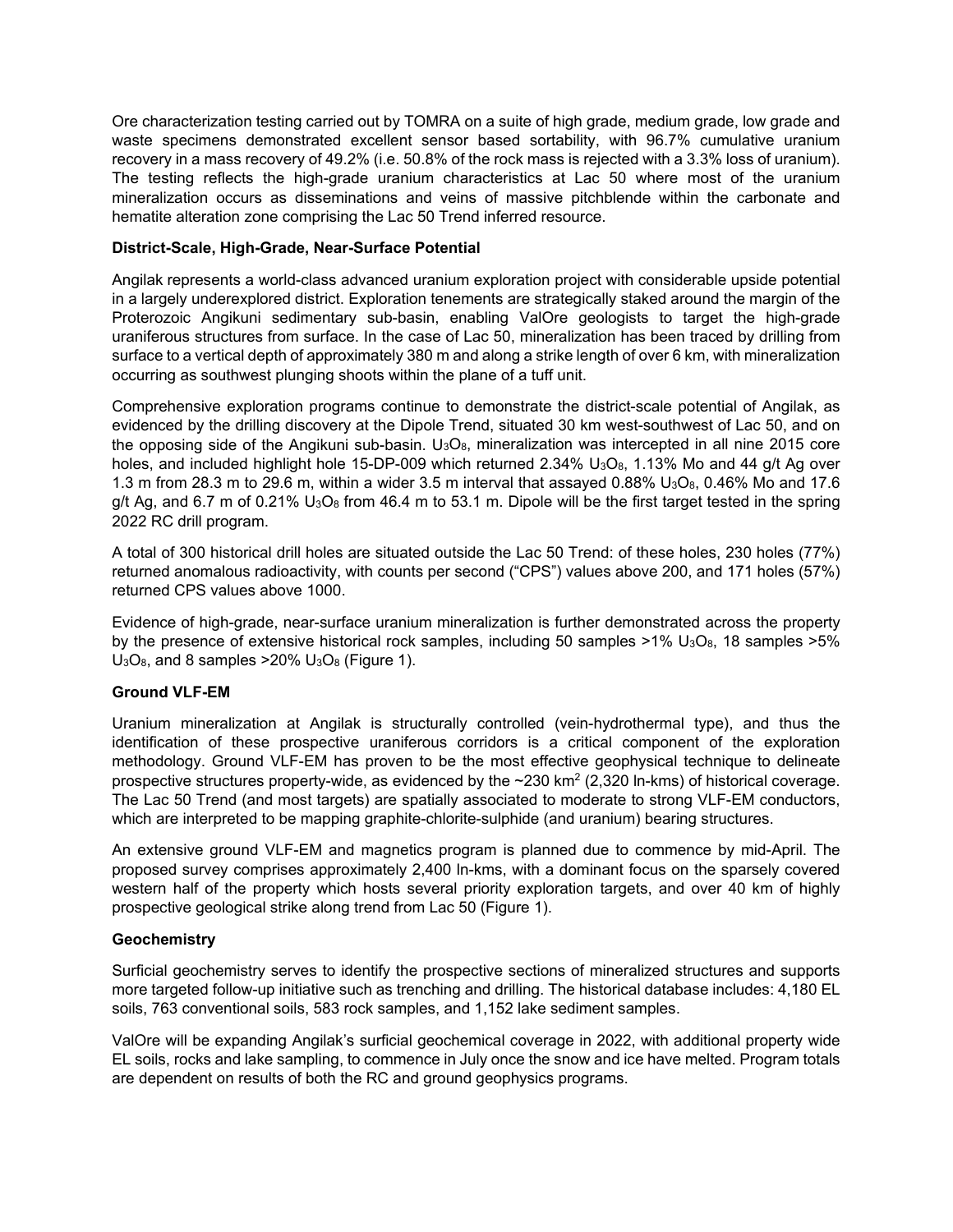The 2022 lake sampling program is comprised of a 70-sample orientation survey (35 samples over Lac 50, and 35 samples over a presumed background area), analyzing multiple sample mediums (lake bottom sediments, lake water and off-gases from lake sediments), and multiple uranium pathfinder analytes (helium, radon, ICP-MS major and trace elements). The most effective technique(s) will be identified and considered for a property-wide program in 2023 to further amplify Angilak's district-scale potential. Helium and radon are both continuously produced from the decay of uranium, and thus provide a potential pathfinder for remote detection of uranium deposits, and light hydrocarbon gases (C1 to C4) have been found in world class uranium deposits like Cigar Lake.



# **Figure 1: Regional map of Angilak Property.**

## **About Angilak**

The 59,483-hectare Angilak Property is situated in the mining- and exploration-friendly Nunavut Territory, Canada, and has district-scale potential for uranium, precious and base metals. Since acquisition, ValOre has invested over CAD\$55 million on resource delineation and exploration drilling (89,572 metres in 589 drill holes), metallurgy, geophysics, geochemistry, and logistics across the large land package. This work supported the development of the significant Lac 50 Trend NI 43-101 inferred resource estimate ("Lac 50").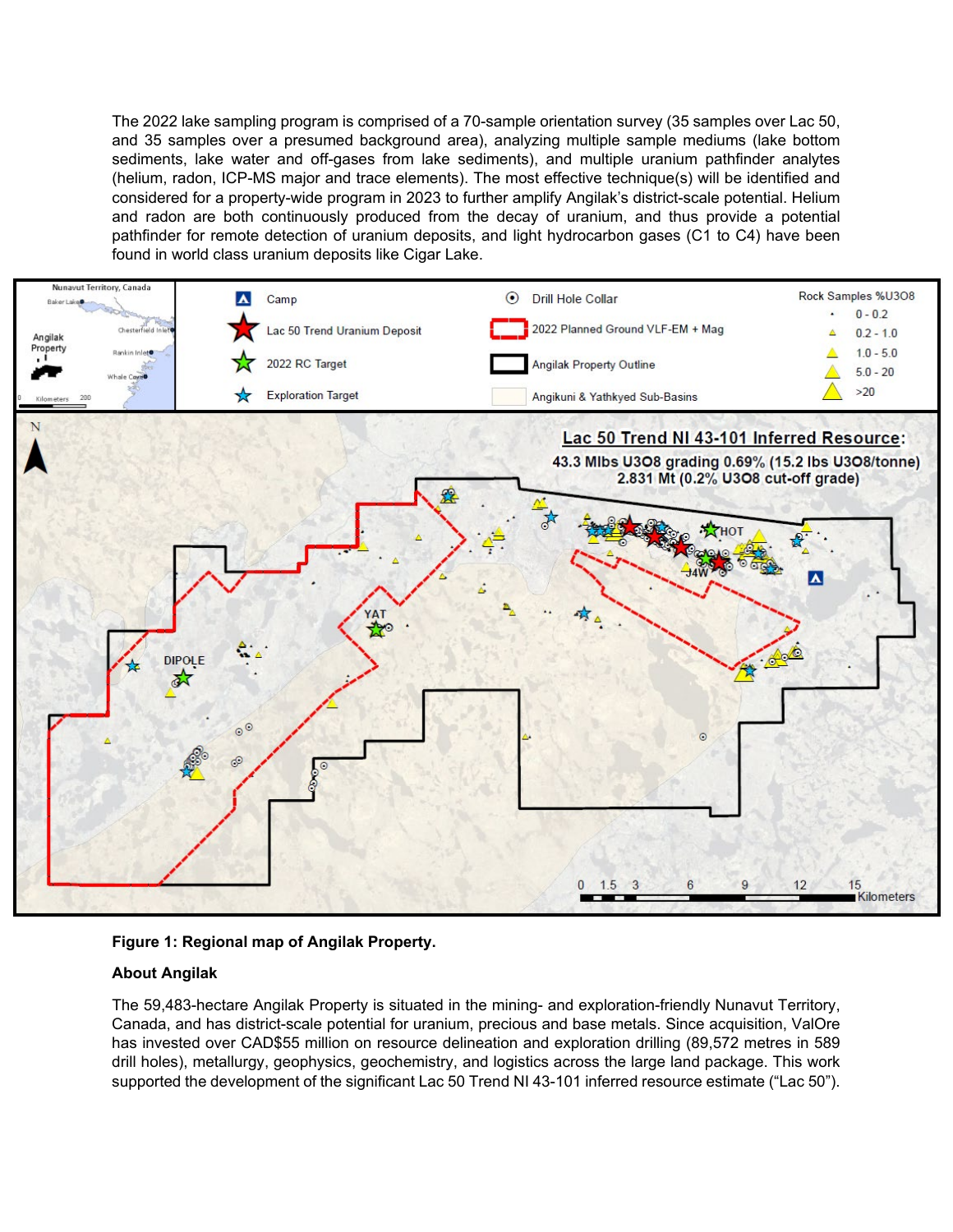The Lac 50 NI 43-101 Technical Report (effective date March 1, 2013) defined an inferred resource estimate which represents Canada's highest-grade uranium resource outside of Saskatchewan, and one of highest-grade uranium resources on a global basis. Highlights include:

- **43.3 Mlbs U3O8** in 2,831,000 tonnes grading 0.69% U3O8. [CLICK HERE](http://valoremetals.com/_resources/reports/Angilak-43101Resource-March2013.pdf) for a summary table of the Lac 50 Trend inferred resource estimate;
- Supported by 351 resource delineation drill holes totaling 62,023 metres ("m");
- Metallurgical results for Lac 50 demonstrate high uranium recoveries and rapid leach kinetics. See news releases: [February 28, 2013,](http://valoremetals.com/news-media/news-releases/archive/index.php?content_id=142) [September 11, 2013](http://valoremetals.com/news-media/news-releases/archive/index.php?content_id=154) and [February 27, 2014;](http://valoremetals.com/news-media/news-releases/archive/index.php?content_id=158)
- Lac 50 Trend is a 15 kilometre ("km") by 3 km area with excellent potential for resource growth and new discoveries;
- Uranium mineralization starts at surface, and has been drilled to 380 m vertical depth;

[CLICK HERE](https://www.youtube.com/watch?v=RhudtZ8UDK8) for ValOre's May 6, 2021 video summarizing the highlights of Angilak.

[CLICK HERE](https://www.youtube.com/watch?v=KfRybxN6so8) for ValOre's May 6, 2021 video reviewing the 2021 focus for Angilak.

## **Qualified Person ("QP")**

The technical information in this news release has been prepared in accordance with Canadian regulatory requirements set out in NI 43-101 and reviewed and approved by Colin Smith, P.Geo., ValOre's QP and Vice President of Exploration.

Information in this presentation related to the independent Angilak mineral resource estimate has been approved by Michael Dufresne, M.Sc. P.Geo., President of Apex Geoscience Ltd., Robert Sim, P.Geo. of SIM Geological Inc. and Bruce Davis, FAusIMM of BD Resources Consulting Inc., who are independent QPs as defined under NI 43‐101.

Susan Lomas, P.Geo., of LGGC is the QP, as defined in NI 43-101, responsible for the Pedra Branca mineral resource estimates as reported below.

## **About ValOre Metals Corp.**

**ValOre Metals Corp. (TSX**‐**V: VO)** is a Canadian company with a portfolio of high‐quality exploration projects. ValOre's team aims to deploy capital and knowledge on projects which benefit from substantial prior investment by previous owners, existence of high-value mineralization on a large scale, and the possibility of adding tangible value through exploration, process improvement, and innovation.

In May 2019, ValOre announced the acquisition of the Pedra Branca Platinum Group Elements (PGE) property, in Brazil, to bolster its existing Angilak uranium, Genesis/Hatchet uranium and Baffin gold projects in Canada.

The Pedra Branca PGE Project comprises 52 exploration licenses covering a total area of 56,852 hectares (140,484 acres) in northeastern Brazil. At Pedra Branca, 7 distinct PGE+Au deposit areas host, in aggregate, a 2022 NI 43-101 inferred resource of 2.198 Moz 2PGE+Au contained in 63.6 Mt grading 1.08 g/t 2PGE+Au [\(CLICK HERE](http://valoremetals.com/news-media/news-releases/2022/valore-expands-pedra-branca-inferred-mineral-resource-by-106-to-22-million-ounces-at-108-gt-2pgeau) for news release dated March 24, 2022). All the currently known Pedra Branca inferred PGE resources are potentially open pittable.

Comprehensive exploration programs have demonstrated the "District Scale" potential of ValOre's Angilak Property in Nunavut Territory, Canada that hosts the Lac 50 Trend having a current Inferred Resource of 2,831,000 tonnes grading 0.69% U3O8, totaling 43.3 million pounds U3O8. For disclosure related to the inferred resource for the Lac 50 Trend uranium deposits, please [CLICK HERE](http://valoremetals.com/news-media/news-releases/archive/index.php?content_id=144) for ValOre's news release dated March 1, 2013.

ValOre's team has forged strong relationships with sophisticated resource sector investors and partner Nunavut Tunngavik Inc. (NTI) on both the Angilak and Baffin Gold Properties. ValOre was the first company